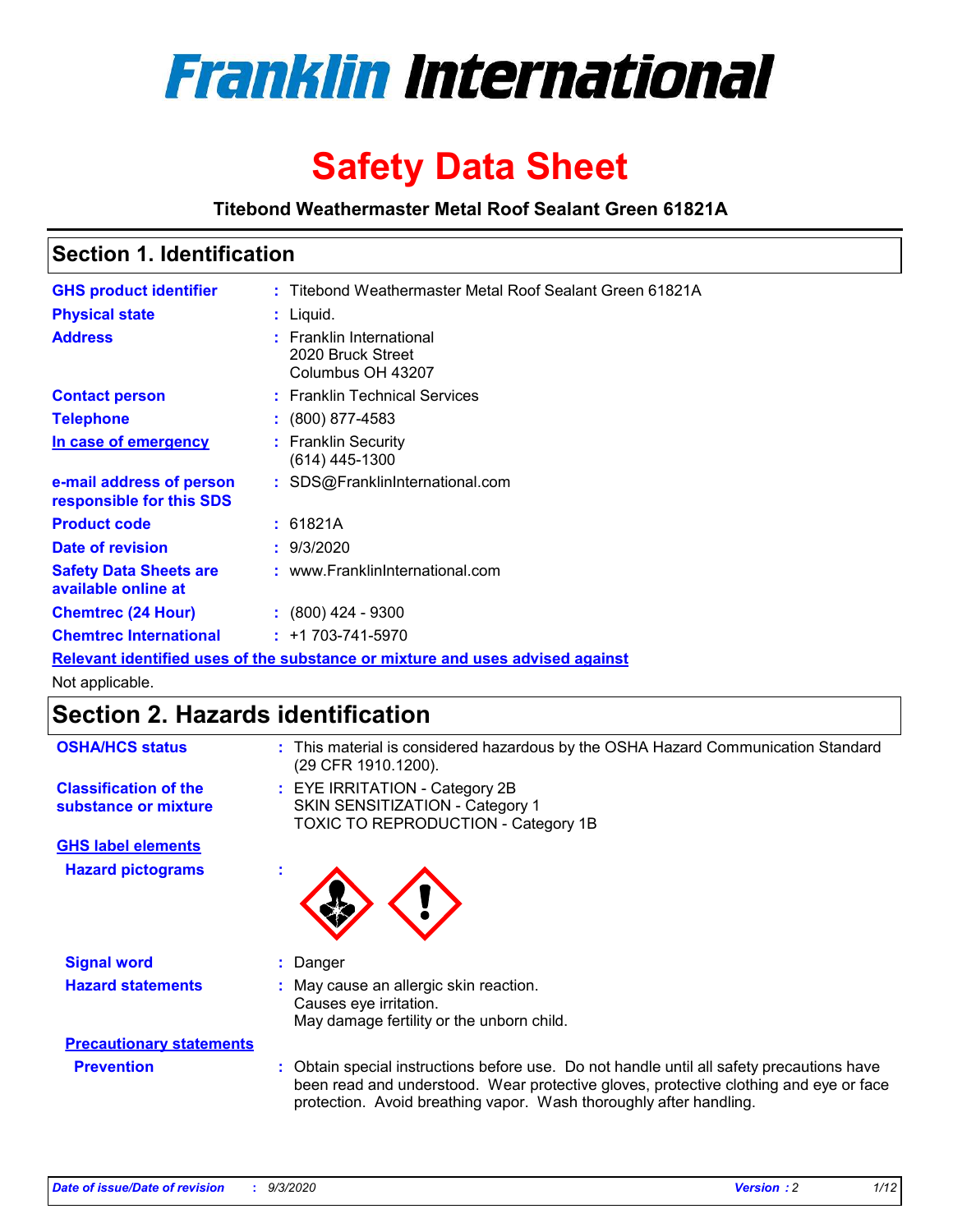### **Section 2. Hazards identification**

| <b>Response</b>                            | : IF exposed or concerned: Get medical advice or attention. Wash contaminated clothing<br>before reuse. IF ON SKIN: Wash with plenty of water. IF IN EYES: Rinse cautiously<br>with water for several minutes. Remove contact lenses, if present and easy to do.<br>Continue rinsing. If eye irritation persists: Get medical advice or attention. |
|--------------------------------------------|----------------------------------------------------------------------------------------------------------------------------------------------------------------------------------------------------------------------------------------------------------------------------------------------------------------------------------------------------|
| <b>Storage</b>                             | : Store locked up.                                                                                                                                                                                                                                                                                                                                 |
| <b>Disposal</b>                            | : Dispose of contents and container in accordance with all local, regional, national and<br>international regulations.                                                                                                                                                                                                                             |
| <b>Hazards not otherwise</b><br>classified | : Product generates methanol during cure.                                                                                                                                                                                                                                                                                                          |

## **Section 3. Composition/information on ingredients**

| <b>Substance/mixture</b> |  | : Mixture |
|--------------------------|--|-----------|
|--------------------------|--|-----------|

| <b>Ingredient name</b>       | $\frac{9}{6}$ | <b>CAS number</b> |
|------------------------------|---------------|-------------------|
| 3-aminopropyltriethoxysilane | ≤3            | 919-30-2          |
| Dibutyltin dilaurate         | ∣≤0.3         | 77-58-7           |

Any concentration shown as a range is to protect confidentiality or is due to batch variation.

**There are no additional ingredients present which, within the current knowledge of the supplier and in the concentrations applicable, are classified as hazardous to health or the environment and hence require reporting in this section.**

**Occupational exposure limits, if available, are listed in Section 8.**

### **Section 4. First aid measures**

| <b>Description of necessary first aid measures</b> |                                                                                                                                                                                                                                                                                                                                                                                                                                                                                                                                                                                                                                                                                                                                                                           |
|----------------------------------------------------|---------------------------------------------------------------------------------------------------------------------------------------------------------------------------------------------------------------------------------------------------------------------------------------------------------------------------------------------------------------------------------------------------------------------------------------------------------------------------------------------------------------------------------------------------------------------------------------------------------------------------------------------------------------------------------------------------------------------------------------------------------------------------|
| <b>Eye contact</b>                                 | : Immediately flush eyes with plenty of water, occasionally lifting the upper and lower<br>eyelids. Check for and remove any contact lenses. Continue to rinse for at least 10<br>minutes. If irritation persists, get medical attention.                                                                                                                                                                                                                                                                                                                                                                                                                                                                                                                                 |
| <b>Inhalation</b>                                  | : Remove victim to fresh air and keep at rest in a position comfortable for breathing. If<br>not breathing, if breathing is irregular or if respiratory arrest occurs, provide artificial<br>respiration or oxygen by trained personnel. It may be dangerous to the person providing<br>aid to give mouth-to-mouth resuscitation. Get medical attention. If unconscious, place<br>in recovery position and get medical attention immediately. Maintain an open airway.<br>Loosen tight clothing such as a collar, tie, belt or waistband. In case of inhalation of<br>decomposition products in a fire, symptoms may be delayed. The exposed person may<br>need to be kept under medical surveillance for 48 hours.                                                       |
| <b>Skin contact</b>                                | : Wash with plenty of soap and water. Remove contaminated clothing and shoes. Wash<br>contaminated clothing thoroughly with water before removing it, or wear gloves.<br>Continue to rinse for at least 10 minutes. Get medical attention. In the event of any<br>complaints or symptoms, avoid further exposure. Wash clothing before reuse. Clean<br>shoes thoroughly before reuse.                                                                                                                                                                                                                                                                                                                                                                                     |
| <b>Ingestion</b>                                   | : Wash out mouth with water. Remove dentures if any. Remove victim to fresh air and<br>keep at rest in a position comfortable for breathing. If material has been swallowed and<br>the exposed person is conscious, give small quantities of water to drink. Stop if the<br>exposed person feels sick as vomiting may be dangerous. Do not induce vomiting<br>unless directed to do so by medical personnel. If vomiting occurs, the head should be<br>kept low so that vomit does not enter the lungs. Get medical attention. Never give<br>anything by mouth to an unconscious person. If unconscious, place in recovery position<br>and get medical attention immediately. Maintain an open airway. Loosen tight clothing<br>such as a collar, tie, belt or waistband. |
| Most important symptoms/effects, acute and delayed |                                                                                                                                                                                                                                                                                                                                                                                                                                                                                                                                                                                                                                                                                                                                                                           |
| <b>Potential acute health effects</b>              |                                                                                                                                                                                                                                                                                                                                                                                                                                                                                                                                                                                                                                                                                                                                                                           |
| Eye contact                                        | : May cause eye irritation.                                                                                                                                                                                                                                                                                                                                                                                                                                                                                                                                                                                                                                                                                                                                               |
| <b>Inhalation</b>                                  | : No known significant effects or critical hazards.                                                                                                                                                                                                                                                                                                                                                                                                                                                                                                                                                                                                                                                                                                                       |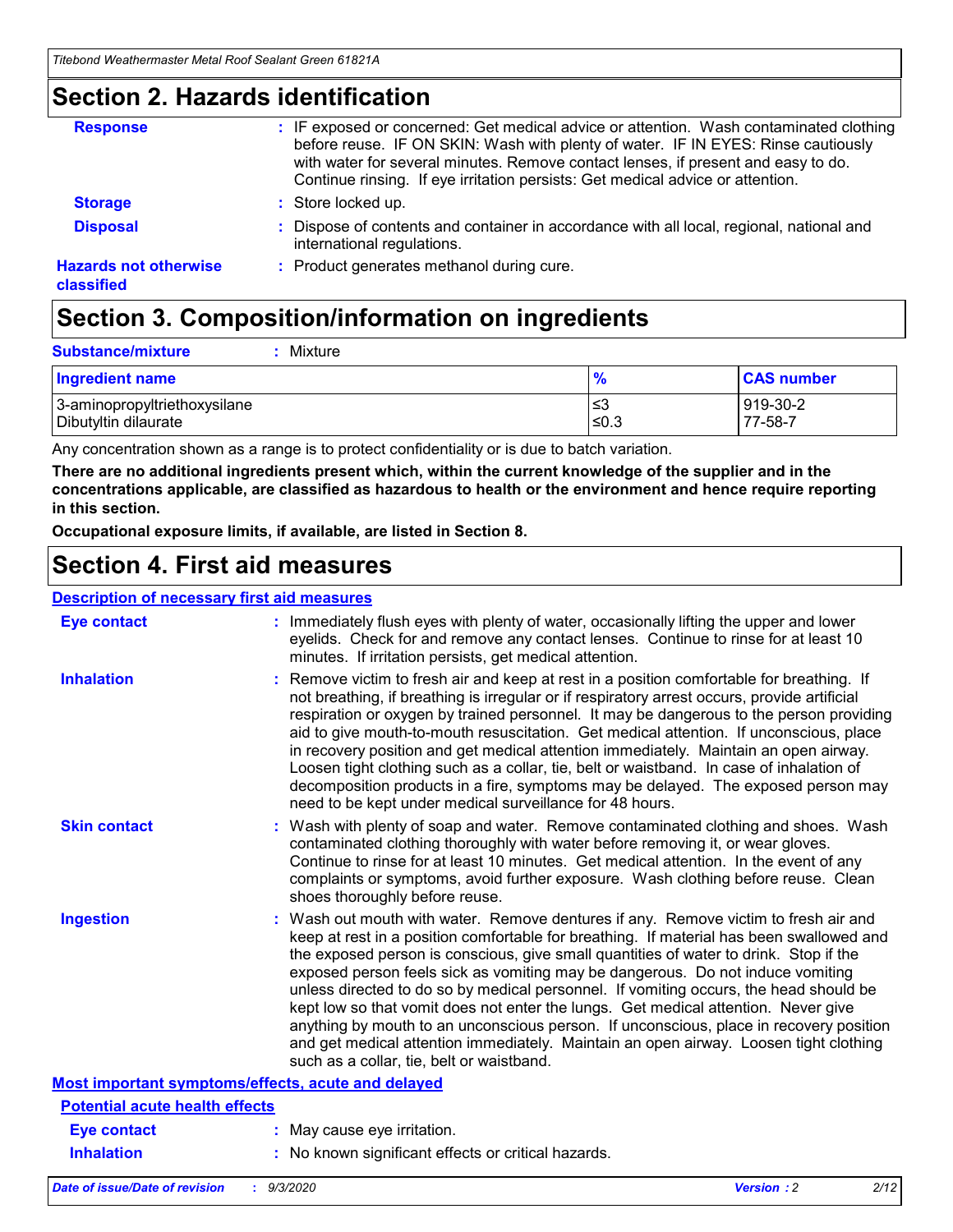|                                      | i kebong Wealhenhasier Melai Roof Sealahi Green 61621A                                                                                                                                                                                                                                                                                                                                                        |
|--------------------------------------|---------------------------------------------------------------------------------------------------------------------------------------------------------------------------------------------------------------------------------------------------------------------------------------------------------------------------------------------------------------------------------------------------------------|
| <b>Section 4. First aid measures</b> |                                                                                                                                                                                                                                                                                                                                                                                                               |
| <b>Skin contact</b>                  | : May cause skin irritation.                                                                                                                                                                                                                                                                                                                                                                                  |
| <b>Ingestion</b>                     | : No known significant effects or critical hazards.                                                                                                                                                                                                                                                                                                                                                           |
| <b>Over-exposure signs/symptoms</b>  |                                                                                                                                                                                                                                                                                                                                                                                                               |
| <b>Eye contact</b>                   | : Adverse symptoms may include the following:<br>irritation<br>watering<br>redness                                                                                                                                                                                                                                                                                                                            |
| <b>Inhalation</b>                    | : Adverse symptoms may include the following:<br>reduced fetal weight<br>increase in fetal deaths<br>skeletal malformations                                                                                                                                                                                                                                                                                   |
| <b>Skin contact</b>                  | : Adverse symptoms may include the following:<br>irritation<br>redness<br>reduced fetal weight<br>increase in fetal deaths<br>skeletal malformations                                                                                                                                                                                                                                                          |
| <b>Ingestion</b>                     | : Adverse symptoms may include the following:<br>reduced fetal weight<br>increase in fetal deaths<br>skeletal malformations                                                                                                                                                                                                                                                                                   |
|                                      | Indication of immediate medical attention and special treatment needed, if necessary                                                                                                                                                                                                                                                                                                                          |
| <b>Notes to physician</b>            | : In case of inhalation of decomposition products in a fire, symptoms may be delayed.<br>The exposed person may need to be kept under medical surveillance for 48 hours.                                                                                                                                                                                                                                      |
| <b>Specific treatments</b>           | : No specific treatment.                                                                                                                                                                                                                                                                                                                                                                                      |
| <b>Protection of first-aiders</b>    | No action shall be taken involving any personal risk or without suitable training. If it is<br>suspected that fumes are still present, the rescuer should wear an appropriate mask or<br>self-contained breathing apparatus. It may be dangerous to the person providing aid to<br>give mouth-to-mouth resuscitation. Wash contaminated clothing thoroughly with water<br>before removing it, or wear gloves. |

**See toxicological information (Section 11)**

### **Section 5. Fire-fighting measures**

| <b>Extinguishing media</b>                               |                                                                                                                                                                                                     |
|----------------------------------------------------------|-----------------------------------------------------------------------------------------------------------------------------------------------------------------------------------------------------|
| <b>Suitable extinguishing</b><br>media                   | : Use an extinguishing agent suitable for the surrounding fire.                                                                                                                                     |
| <b>Unsuitable extinguishing</b><br>media                 | : None known.                                                                                                                                                                                       |
| <b>Specific hazards arising</b><br>from the chemical     | : In a fire or if heated, a pressure increase will occur and the container may burst.                                                                                                               |
| <b>Hazardous thermal</b><br>decomposition products       | Decomposition products may include the following materials:<br>carbon dioxide<br>carbon monoxide<br>nitrogen oxides<br>metal oxide/oxides                                                           |
| <b>Special protective actions</b><br>for fire-fighters   | : Promptly isolate the scene by removing all persons from the vicinity of the incident if<br>there is a fire. No action shall be taken involving any personal risk or without suitable<br>training. |
| <b>Special protective</b><br>equipment for fire-fighters | Fire-fighters should wear appropriate protective equipment and self-contained breathing<br>apparatus (SCBA) with a full face-piece operated in positive pressure mode.                              |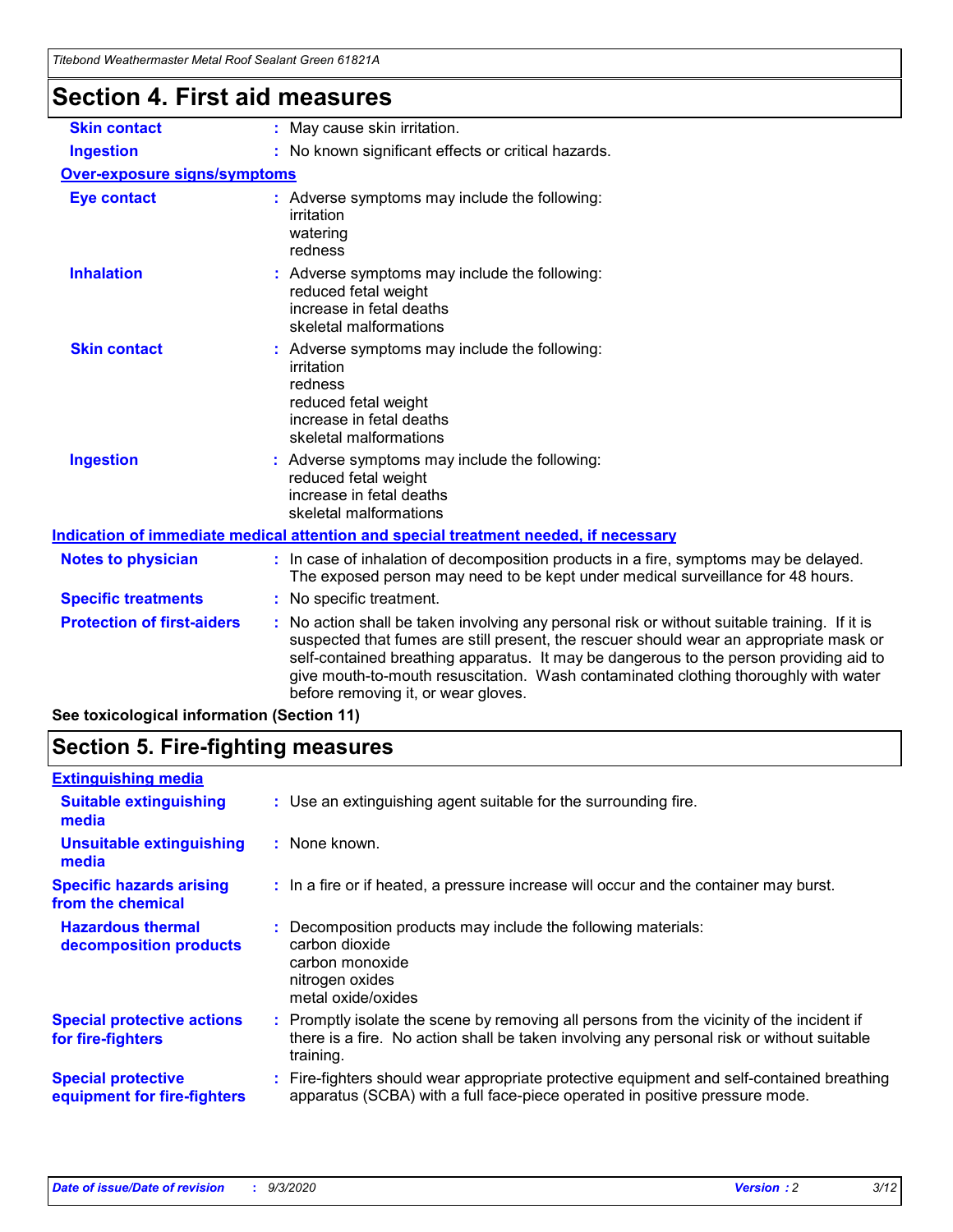### **Section 6. Accidental release measures**

|                                                              | <b>Personal precautions, protective equipment and emergency procedures</b>                                                                                                                                                                                                                                                                                                                                                                                                                                                                                                                                                                                                                                   |  |  |  |
|--------------------------------------------------------------|--------------------------------------------------------------------------------------------------------------------------------------------------------------------------------------------------------------------------------------------------------------------------------------------------------------------------------------------------------------------------------------------------------------------------------------------------------------------------------------------------------------------------------------------------------------------------------------------------------------------------------------------------------------------------------------------------------------|--|--|--|
| For non-emergency<br>personnel                               | : No action shall be taken involving any personal risk or without suitable training.<br>Evacuate surrounding areas. Keep unnecessary and unprotected personnel from<br>entering. Do not touch or walk through spilled material. Avoid breathing vapor or mist.<br>Provide adequate ventilation. Wear appropriate respirator when ventilation is<br>inadequate. Put on appropriate personal protective equipment.                                                                                                                                                                                                                                                                                             |  |  |  |
| For emergency responders                                     | : If specialized clothing is required to deal with the spillage, take note of any information in<br>Section 8 on suitable and unsuitable materials. See also the information in "For non-<br>emergency personnel".                                                                                                                                                                                                                                                                                                                                                                                                                                                                                           |  |  |  |
| <b>Environmental precautions</b>                             | : Avoid dispersal of spilled material and runoff and contact with soil, waterways, drains<br>and sewers. Inform the relevant authorities if the product has caused environmental<br>pollution (sewers, waterways, soil or air).                                                                                                                                                                                                                                                                                                                                                                                                                                                                              |  |  |  |
| <b>Methods and materials for containment and cleaning up</b> |                                                                                                                                                                                                                                                                                                                                                                                                                                                                                                                                                                                                                                                                                                              |  |  |  |
| <b>Small spill</b>                                           | : Stop leak if without risk. Move containers from spill area. Dilute with water and mop up<br>if water-soluble. Alternatively, or if water-insoluble, absorb with an inert dry material and<br>place in an appropriate waste disposal container. Dispose of via a licensed waste<br>disposal contractor.                                                                                                                                                                                                                                                                                                                                                                                                     |  |  |  |
| <b>Large spill</b>                                           | : Stop leak if without risk. Move containers from spill area. Approach release from<br>upwind. Prevent entry into sewers, water courses, basements or confined areas. Wash<br>spillages into an effluent treatment plant or proceed as follows. Contain and collect<br>spillage with non-combustible, absorbent material e.g. sand, earth, vermiculite or<br>diatomaceous earth and place in container for disposal according to local regulations<br>(see Section 13). Dispose of via a licensed waste disposal contractor. Contaminated<br>absorbent material may pose the same hazard as the spilled product. Note: see<br>Section 1 for emergency contact information and Section 13 for waste disposal. |  |  |  |

### **Section 7. Handling and storage**

#### **Precautions for safe handling**

| <b>Protective measures</b>                                                       | : Put on appropriate personal protective equipment (see Section 8). Persons with a<br>history of skin sensitization problems should not be employed in any process in which<br>this product is used. Avoid exposure - obtain special instructions before use. Avoid<br>exposure during pregnancy. Do not handle until all safety precautions have been read<br>and understood. Do not get in eyes or on skin or clothing. Do not ingest. Avoid<br>breathing vapor or mist. If during normal use the material presents a respiratory hazard,<br>use only with adequate ventilation or wear appropriate respirator. Keep in the original<br>container or an approved alternative made from a compatible material, kept tightly<br>closed when not in use. Empty containers retain product residue and can be hazardous.<br>Do not reuse container. |
|----------------------------------------------------------------------------------|--------------------------------------------------------------------------------------------------------------------------------------------------------------------------------------------------------------------------------------------------------------------------------------------------------------------------------------------------------------------------------------------------------------------------------------------------------------------------------------------------------------------------------------------------------------------------------------------------------------------------------------------------------------------------------------------------------------------------------------------------------------------------------------------------------------------------------------------------|
| <b>Advice on general</b><br>occupational hygiene                                 | : Eating, drinking and smoking should be prohibited in areas where this material is<br>handled, stored and processed. Workers should wash hands and face before eating,<br>drinking and smoking. Remove contaminated clothing and protective equipment before<br>entering eating areas. See also Section 8 for additional information on hygiene<br>measures.                                                                                                                                                                                                                                                                                                                                                                                                                                                                                    |
| <b>Conditions for safe storage,</b><br>including any<br><i>incompatibilities</i> | Store between the following temperatures: 0 to 120°C (32 to 248°F). Store in<br>accordance with local regulations. Store in original container protected from direct<br>sunlight in a dry, cool and well-ventilated area, away from incompatible materials (see<br>Section 10) and food and drink. Store locked up. Keep container tightly closed and<br>sealed until ready for use. Containers that have been opened must be carefully<br>resealed and kept upright to prevent leakage. Do not store in unlabeled containers.<br>Use appropriate containment to avoid environmental contamination. See Section 10 for<br>incompatible materials before handling or use.                                                                                                                                                                         |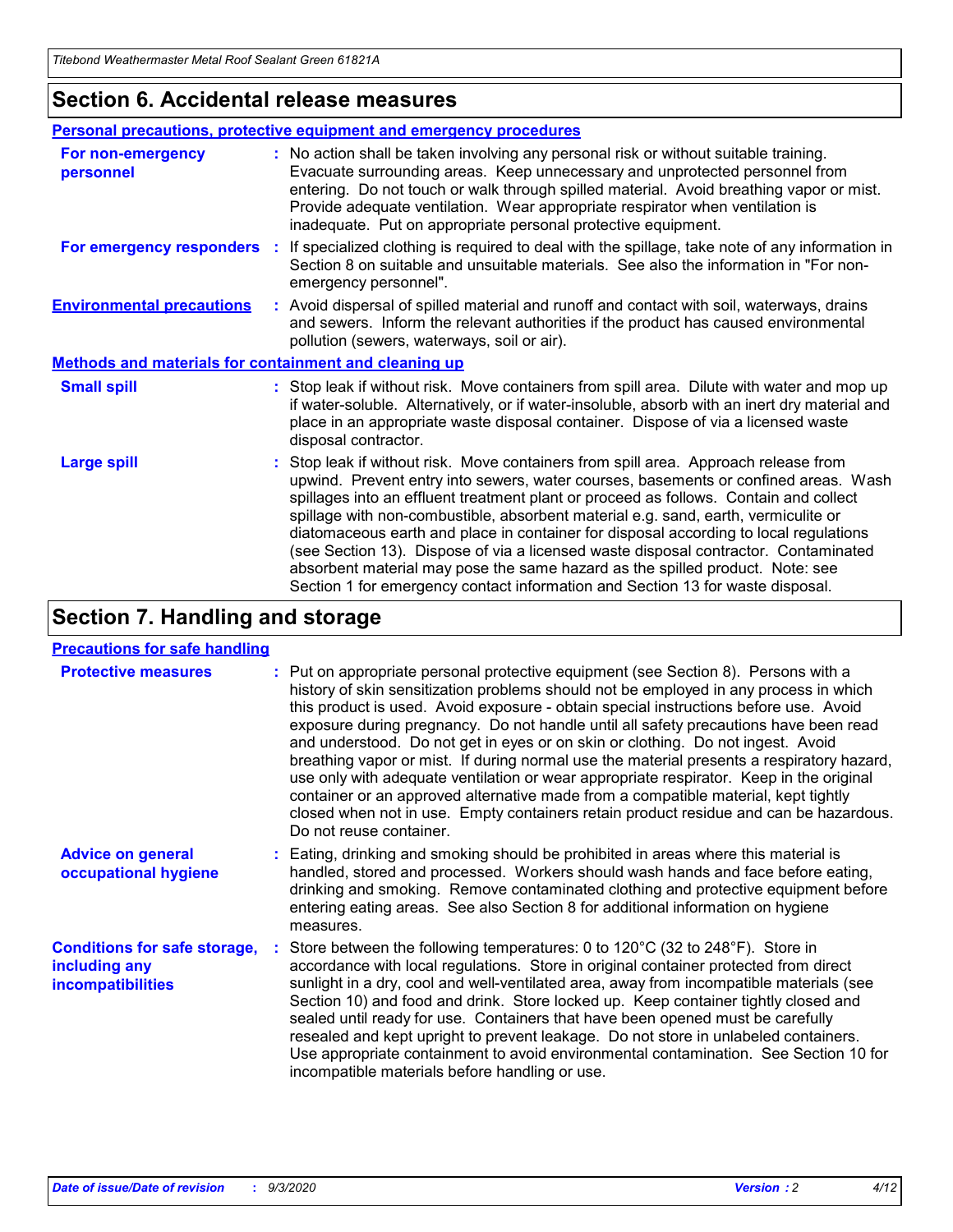## **Section 8. Exposure controls/personal protection**

#### **Control parameters**

#### **Occupational exposure limits**

| <b>Ingredient name</b>                               |    |                        | <b>Exposure limits</b>                                                                                                                                                                                                                                                                                                                                                                                                                                                                                                                                                                                                 |
|------------------------------------------------------|----|------------------------|------------------------------------------------------------------------------------------------------------------------------------------------------------------------------------------------------------------------------------------------------------------------------------------------------------------------------------------------------------------------------------------------------------------------------------------------------------------------------------------------------------------------------------------------------------------------------------------------------------------------|
| 3-aminopropyltriethoxysilane<br>Dibutyltin dilaurate |    |                        | None.<br>ACGIH TLV (United States, 3/2020). Absorbed through skin.<br>Notes: as Sn<br>TWA: $0.1 \text{ mg/m}^3$ , (as Sn) 8 hours.<br>STEL: 0.2 mg/m <sup>3</sup> , (as Sn) 15 minutes.<br>NIOSH REL (United States, 10/2016). Absorbed through skin.<br>Notes: as Sn<br>TWA: 0.1 mg/m <sup>3</sup> , (as Sn) 10 hours.<br>OSHA PEL (United States, 5/2018). Notes: as Sn<br>TWA: $0.1 \text{ mg/m}^3$ , (as Sn) 8 hours.<br>OSHA PEL 1989 (United States, 3/1989). Absorbed through skin.<br>Notes: measured as Sn<br>TWA: 0.1 mg/m <sup>3</sup> , (measured as Sn) 8 hours. Form: Organic                            |
| <b>Appropriate engineering</b><br>controls           |    |                        | : If user operations generate dust, fumes, gas, vapor or mist, use process enclosures,<br>local exhaust ventilation or other engineering controls to keep worker exposure to<br>airborne contaminants below any recommended or statutory limits.                                                                                                                                                                                                                                                                                                                                                                       |
| <b>Environmental exposure</b><br>controls            |    |                        | Emissions from ventilation or work process equipment should be checked to ensure<br>they comply with the requirements of environmental protection legislation. In some<br>cases, fume scrubbers, filters or engineering modifications to the process equipment<br>will be necessary to reduce emissions to acceptable levels.                                                                                                                                                                                                                                                                                          |
| <b>Individual protection measures</b>                |    |                        |                                                                                                                                                                                                                                                                                                                                                                                                                                                                                                                                                                                                                        |
| <b>Hygiene measures</b>                              |    |                        | : Wash hands, forearms and face thoroughly after handling chemical products, before<br>eating, smoking and using the lavatory and at the end of the working period.<br>Appropriate techniques should be used to remove potentially contaminated clothing.<br>Contaminated work clothing should not be allowed out of the workplace. Wash<br>contaminated clothing before reusing. Ensure that eyewash stations and safety<br>showers are close to the workstation location.                                                                                                                                            |
| <b>Eye/face protection</b>                           |    |                        | : Safety eyewear complying with an approved standard should be used when a risk<br>assessment indicates this is necessary to avoid exposure to liquid splashes, mists,<br>gases or dusts. If contact is possible, the following protection should be worn, unless<br>the assessment indicates a higher degree of protection: chemical splash goggles.                                                                                                                                                                                                                                                                  |
| <b>Skin protection</b>                               |    |                        |                                                                                                                                                                                                                                                                                                                                                                                                                                                                                                                                                                                                                        |
| <b>Hand protection</b>                               |    |                        | : Chemical-resistant, impervious gloves complying with an approved standard should be<br>worn at all times when handling chemical products if a risk assessment indicates this is<br>necessary. Considering the parameters specified by the glove manufacturer, check<br>during use that the gloves are still retaining their protective properties. It should be<br>noted that the time to breakthrough for any glove material may be different for different<br>glove manufacturers. In the case of mixtures, consisting of several substances, the<br>protection time of the gloves cannot be accurately estimated. |
| <b>Body protection</b>                               |    | handling this product. | Personal protective equipment for the body should be selected based on the task being<br>performed and the risks involved and should be approved by a specialist before                                                                                                                                                                                                                                                                                                                                                                                                                                                |
| <b>Other skin protection</b>                         |    |                        | : Appropriate footwear and any additional skin protection measures should be selected<br>based on the task being performed and the risks involved and should be approved by a<br>specialist before handling this product.                                                                                                                                                                                                                                                                                                                                                                                              |
| <b>Respiratory protection</b>                        | ÷. | aspects of use.        | Based on the hazard and potential for exposure, select a respirator that meets the<br>appropriate standard or certification. Respirators must be used according to a<br>respiratory protection program to ensure proper fitting, training, and other important                                                                                                                                                                                                                                                                                                                                                         |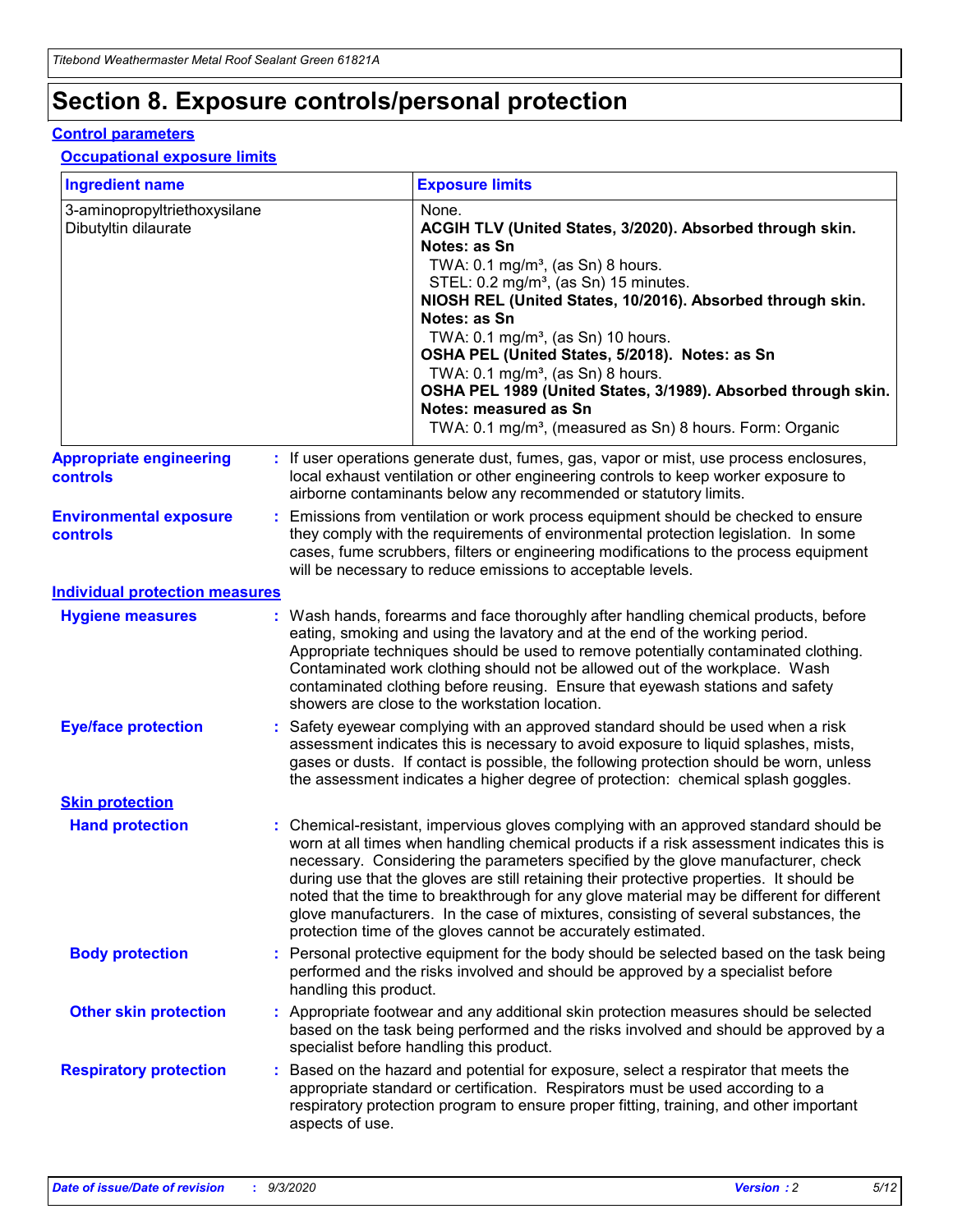### **Section 9. Physical and chemical properties**

#### **Appearance**

| <b>Physical state</b>                                  |   | : Liquid. [Paste.]                                              |
|--------------------------------------------------------|---|-----------------------------------------------------------------|
| <b>Color</b>                                           |   | Green.                                                          |
| Odor                                                   |   | Characteristic.                                                 |
| <b>Odor threshold</b>                                  | ÷ | Not available.                                                  |
| рH                                                     |   | Not applicable.                                                 |
| <b>Melting point</b>                                   |   | : Not available.                                                |
| <b>Boiling point</b>                                   |   | : $>200^{\circ}$ C ( $>392^{\circ}$ F)                          |
| <b>Flash point</b>                                     |   | Closed cup: >200°C (>392°F) [Setaflash.]                        |
| <b>Evaporation rate</b>                                |   | $:$ >1 (butyl acetate = 1)                                      |
| <b>Flammability (solid, gas)</b>                       |   | : Not available.                                                |
| <b>Lower and upper explosive</b><br>(flammable) limits |   | : Not available.                                                |
| <b>VOC (less water, less)</b><br>exempt solvents)      |   | : 0 g/l                                                         |
| <b>Volatility</b>                                      |   | $: 0\%$ (w/w)                                                   |
| <b>Vapor density</b>                                   |   | Not available.                                                  |
| <b>Relative density</b>                                |   | $\mathbf{1}$ $\mathbf{\sqrt{432}}$                              |
| <b>Solubility</b>                                      |   | Insoluble in the following materials: cold water and hot water. |
| <b>Solubility in water</b>                             |   | Not available.                                                  |
| <b>Partition coefficient: n-</b><br>octanol/water      |   | : Not available.                                                |
| <b>Auto-ignition temperature</b>                       |   | : Not available.                                                |
| <b>Decomposition temperature</b>                       |   | : Not available.                                                |
| <b>Viscosity</b>                                       |   | $:$ Not available.                                              |

### **Section 10. Stability and reactivity**

| <b>Reactivity</b>                            |    | : No specific test data related to reactivity available for this product or its ingredients.            |
|----------------------------------------------|----|---------------------------------------------------------------------------------------------------------|
| <b>Chemical stability</b>                    |    | : The product is stable.                                                                                |
| <b>Possibility of hazardous</b><br>reactions |    | : Under normal conditions of storage and use, hazardous reactions will not occur.                       |
| <b>Conditions to avoid</b>                   |    | : No specific data.                                                                                     |
| <b>Incompatible materials</b>                |    | : No specific data.                                                                                     |
| <b>Hazardous decomposition</b><br>products   | t. | Under normal conditions of storage and use, hazardous decomposition products should<br>not be produced. |

## **Section 11. Toxicological information**

#### **Information on toxicological effects**

#### **Acute toxicity**

| <b>Product/ingredient name</b> | <b>Result</b>           | <b>Species</b> | <b>Dose</b>                | <b>Exposure</b> |
|--------------------------------|-------------------------|----------------|----------------------------|-----------------|
| 3-aminopropyltriethoxysilane   | <b>ILD50 Dermal</b>     | Rabbit         | 4.29 g/kg                  |                 |
| Dibutyltin dilaurate           | ILD50 Oral<br>LD50 Oral | Rat<br>Rat     | $1.57$ g/kg<br>175 $mg/kg$ |                 |
|                                |                         |                |                            |                 |

**Irritation/Corrosion**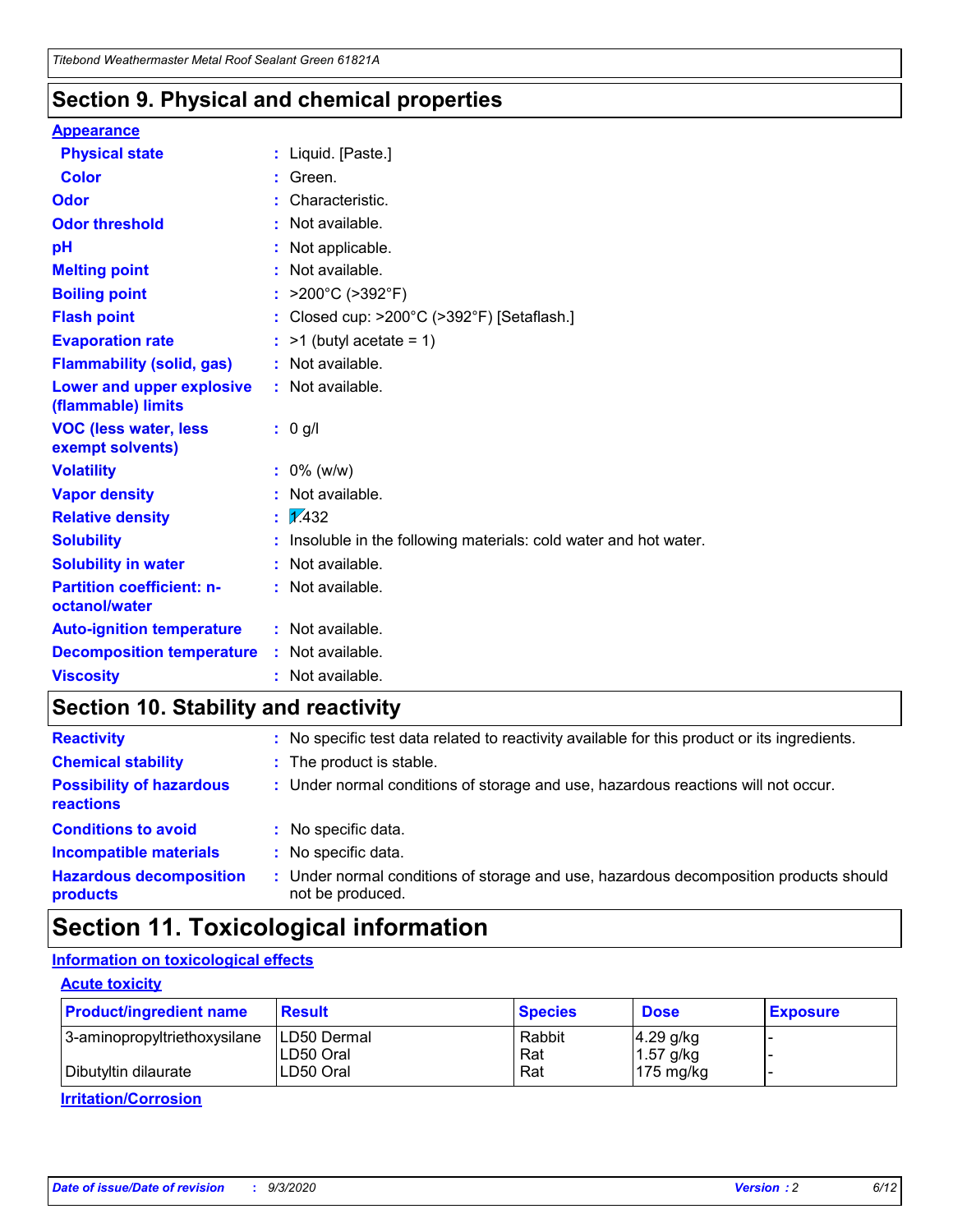## **Section 11. Toxicological information**

| <b>Product/ingredient name</b> | <b>Result</b>            | <b>Species</b> | <b>Score</b> | <b>Exposure</b>    | <b>Observation</b> |
|--------------------------------|--------------------------|----------------|--------------|--------------------|--------------------|
| 3-aminopropyltriethoxysilane   | Eyes - Mild irritant     | Rabbit         |              | $100 \text{ mg}$   |                    |
|                                | Eyes - Severe irritant   | Rabbit         |              | 24 hours 750       |                    |
|                                |                          |                |              | ug                 |                    |
|                                | Skin - Severe irritant   | Rabbit         |              | 24 hours 5         | -                  |
| Dibutyltin dilaurate           | Eyes - Moderate irritant | Rabbit         |              | mg<br>24 hours 100 |                    |
|                                |                          |                |              | mg                 |                    |
|                                | Skin - Severe irritant   | Rabbit         |              | 500 mg             | -                  |

#### **Sensitization**

Not available.

#### **Mutagenicity**

Not available.

#### **Carcinogenicity**

Not available.

#### **Reproductive toxicity**

Not available.

#### **Teratogenicity**

Not available.

#### **Specific target organ toxicity (single exposure)**

Not available.

#### **Specific target organ toxicity (repeated exposure)**

| <b>Name</b>                                                                  |                                                                            | <b>Category</b>                                     | <b>Route of</b><br>exposure  | <b>Target organs</b> |  |
|------------------------------------------------------------------------------|----------------------------------------------------------------------------|-----------------------------------------------------|------------------------------|----------------------|--|
| Dibutyltin dilaurate                                                         |                                                                            | Category 1                                          | $\qquad \qquad \blacksquare$ | respiratory system   |  |
| <b>Aspiration hazard</b><br>Not available.                                   |                                                                            |                                                     |                              |                      |  |
| <b>Information on the likely</b><br>routes of exposure                       | : Not available.                                                           |                                                     |                              |                      |  |
| <b>Potential acute health effects</b>                                        |                                                                            |                                                     |                              |                      |  |
| Eye contact                                                                  | : May cause eye irritation.                                                |                                                     |                              |                      |  |
| <b>Inhalation</b>                                                            |                                                                            | : No known significant effects or critical hazards. |                              |                      |  |
| <b>Skin contact</b>                                                          |                                                                            | : May cause skin irritation.                        |                              |                      |  |
| <b>Ingestion</b>                                                             |                                                                            | : No known significant effects or critical hazards. |                              |                      |  |
| Symptoms related to the physical, chemical and toxicological characteristics |                                                                            |                                                     |                              |                      |  |
| <b>Eye contact</b>                                                           | irritation<br>watering<br>redness                                          | : Adverse symptoms may include the following:       |                              |                      |  |
| <b>Inhalation</b>                                                            | reduced fetal weight<br>increase in fetal deaths<br>skeletal malformations | : Adverse symptoms may include the following:       |                              |                      |  |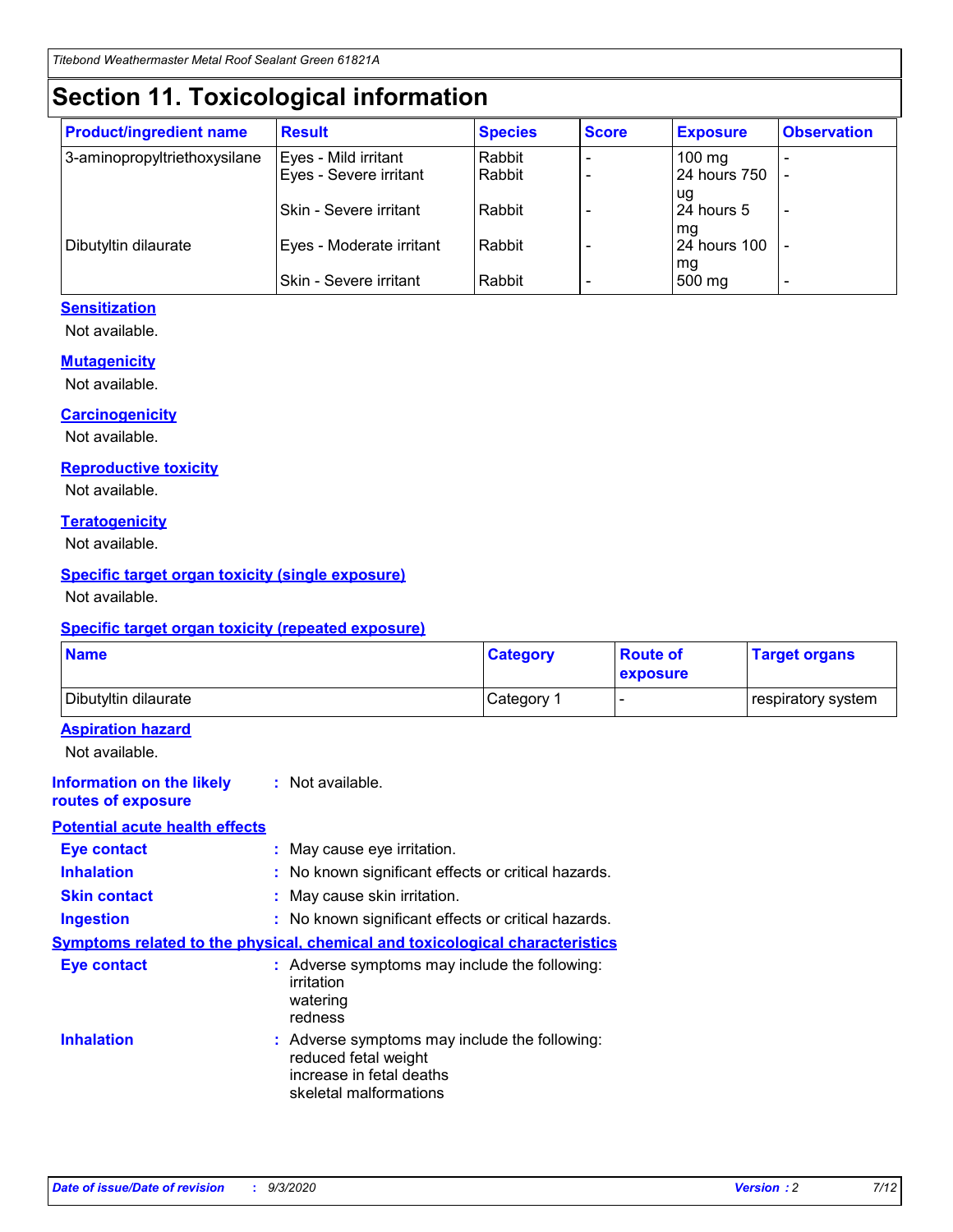*Titebond Weathermaster Metal Roof Sealant Green 61821A*

## **Section 11. Toxicological information**

| <b>Skin contact</b>                     | : Adverse symptoms may include the following:<br>irritation<br>redness<br>reduced fetal weight<br>increase in fetal deaths<br>skeletal malformations |  |
|-----------------------------------------|------------------------------------------------------------------------------------------------------------------------------------------------------|--|
| <b>Ingestion</b>                        | : Adverse symptoms may include the following:<br>reduced fetal weight<br>increase in fetal deaths<br>skeletal malformations                          |  |
|                                         | Delayed and immediate effects and also chronic effects from short and long term exposure                                                             |  |
| <b>Short term exposure</b>              |                                                                                                                                                      |  |
| <b>Potential immediate</b><br>effects   | : Not available.                                                                                                                                     |  |
| <b>Potential delayed effects</b>        | : Not available.                                                                                                                                     |  |
| <b>Long term exposure</b>               |                                                                                                                                                      |  |
| <b>Potential immediate</b><br>effects   | : Not available.                                                                                                                                     |  |
| <b>Potential delayed effects</b>        | : Not available.                                                                                                                                     |  |
| <b>Potential chronic health effects</b> |                                                                                                                                                      |  |
| Not available.                          |                                                                                                                                                      |  |
| <b>General</b>                          | Once sensitized, a severe allergic reaction may occur when subsequently exposed to<br>very low levels.                                               |  |
| <b>Carcinogenicity</b>                  | No known significant effects or critical hazards.                                                                                                    |  |
| <b>Mutagenicity</b>                     | : No known significant effects or critical hazards.                                                                                                  |  |
| <b>Teratogenicity</b>                   | May damage the unborn child.                                                                                                                         |  |
| <b>Developmental effects</b>            | : No known significant effects or critical hazards.                                                                                                  |  |
| <b>Fertility effects</b>                | : May damage fertility.                                                                                                                              |  |
| <b>Numerical measures of toxicity</b>   |                                                                                                                                                      |  |
| <b>Acute toxicity estimates</b>         |                                                                                                                                                      |  |
| Not ovoilable                           |                                                                                                                                                      |  |

Not available.

## **Section 12. Ecological information**

#### **Toxicity**

| <b>Product/ingredient name</b> | <b>Result</b>                                       | <b>Species</b>               | <b>Exposure</b>       |
|--------------------------------|-----------------------------------------------------|------------------------------|-----------------------|
| Dibutyltin dilaurate           | $ CC50>3$ mg/l<br>Chronic EC10 > 2 mg/l Fresh water | Algae<br>Algae - Desmodesmus | 72 hours<br>196 hours |
|                                |                                                     | <b>I</b> subspicatus         |                       |

#### **Persistence and degradability**

| <b>Product/ingredient name</b> | <b>Test</b>                                                                    | <b>Result</b>  |                   | <b>Dose</b> | <b>Inoculum</b>         |
|--------------------------------|--------------------------------------------------------------------------------|----------------|-------------------|-------------|-------------------------|
| Dibutyltin dilaurate           | OECD 301F<br>Ready<br>Biodegradability -<br>Manometric<br>Respirometry<br>Test | 23 % - 28 days |                   |             |                         |
| <b>Product/ingredient name</b> | <b>Aquatic half-life</b>                                                       |                | <b>Photolysis</b> |             | <b>Biodegradability</b> |
| Dibutyltin dilaurate           |                                                                                |                |                   |             | <b>Inherent</b>         |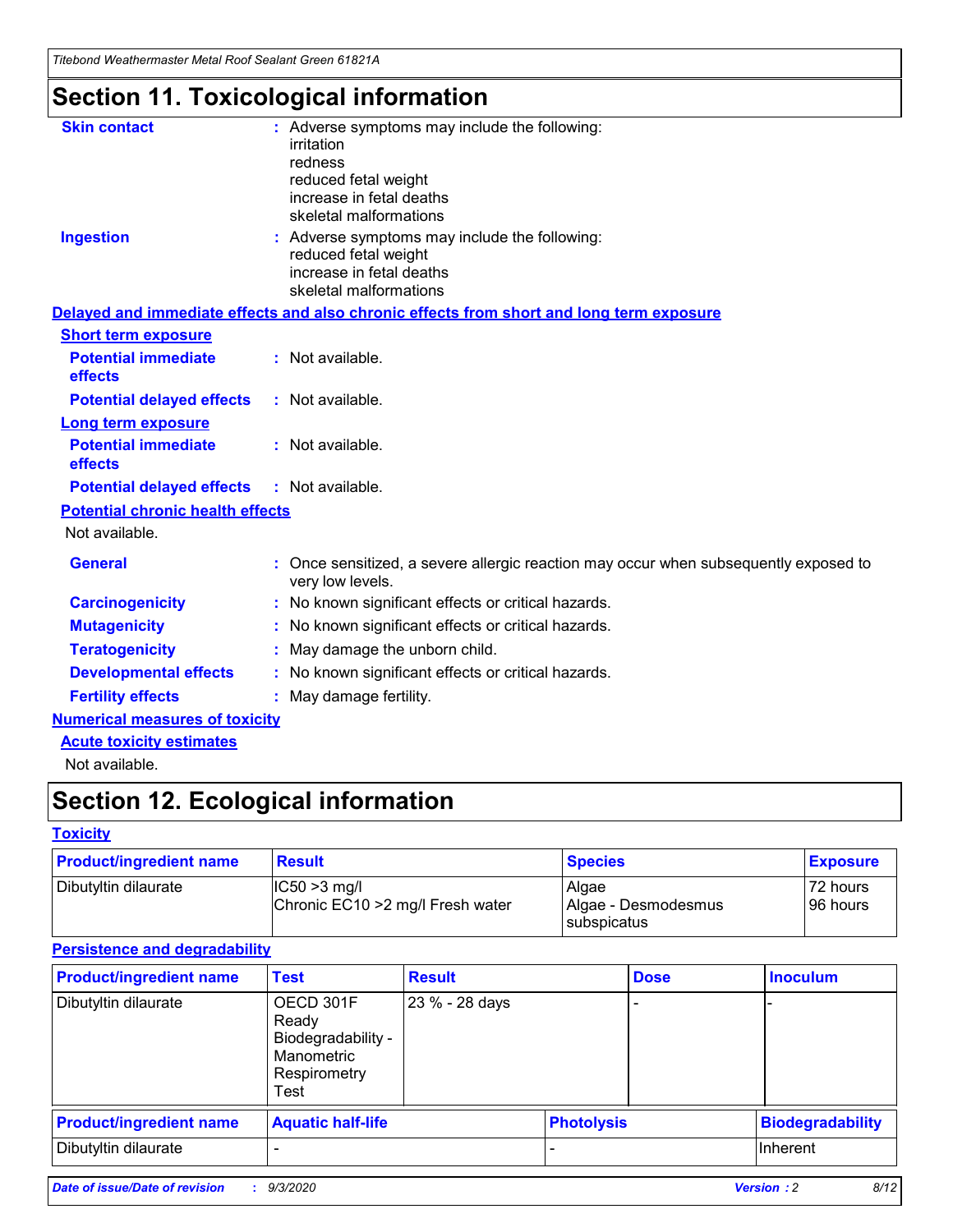## **Section 12. Ecological information**

#### **Bioaccumulative potential**

| <b>Product/ingredient name</b> | $\mathsf{LogP}_\mathsf{ow}$ | <b>BCF</b> | <b>Potential</b> |
|--------------------------------|-----------------------------|------------|------------------|
| 3-aminopropyltriethoxysilane   | 1.7                         | 3.4        | low              |
| Dibutyltin dilaurate           | 4.44                        | 2.91       | low              |

#### **Mobility in soil**

| <b>INIUDIIILY III SUIL</b>                                    |                                                     |
|---------------------------------------------------------------|-----------------------------------------------------|
| <b>Soil/water partition</b><br>coefficient (K <sub>oc</sub> ) | : Not available.                                    |
| <b>Other adverse effects</b>                                  | : No known significant effects or critical hazards. |

### **Section 13. Disposal considerations**

**Disposal methods :**

The generation of waste should be avoided or minimized wherever possible. Disposal of this product, solutions and any by-products should at all times comply with the requirements of environmental protection and waste disposal legislation and any regional local authority requirements. Dispose of surplus and non-recyclable products via a licensed waste disposal contractor. Waste should not be disposed of untreated to the sewer unless fully compliant with the requirements of all authorities with jurisdiction. Waste packaging should be recycled. Incineration or landfill should only be considered when recycling is not feasible. This material and its container must be disposed of in a safe way. Care should be taken when handling emptied containers that have not been cleaned or rinsed out. Empty containers or liners may retain some product residues. Avoid dispersal of spilled material and runoff and contact with soil, waterways, drains and sewers.

### **Section 14. Transport information**

|                                      | <b>DOT</b><br><b>Classification</b> | <b>TDG</b><br><b>Classification</b> | <b>Mexico</b><br><b>Classification</b> | <b>ADR/RID</b>           | <b>IMDG</b>              | <b>IATA</b>    |
|--------------------------------------|-------------------------------------|-------------------------------------|----------------------------------------|--------------------------|--------------------------|----------------|
| <b>UN number</b>                     | Not regulated.                      | Not regulated.                      | Not regulated.                         | Not regulated.           | Not regulated.           | Not regulated. |
| <b>UN proper</b><br>shipping name    |                                     |                                     |                                        |                          |                          |                |
| <b>Transport</b><br>hazard class(es) |                                     | $\overline{\phantom{0}}$            | $\qquad \qquad \blacksquare$           | $\overline{\phantom{0}}$ | $\overline{\phantom{0}}$ |                |
| <b>Packing group</b>                 |                                     |                                     |                                        |                          |                          |                |
| <b>Environmental</b><br>hazards      | No.                                 | No.                                 | No.                                    | No.                      | No.                      | No.            |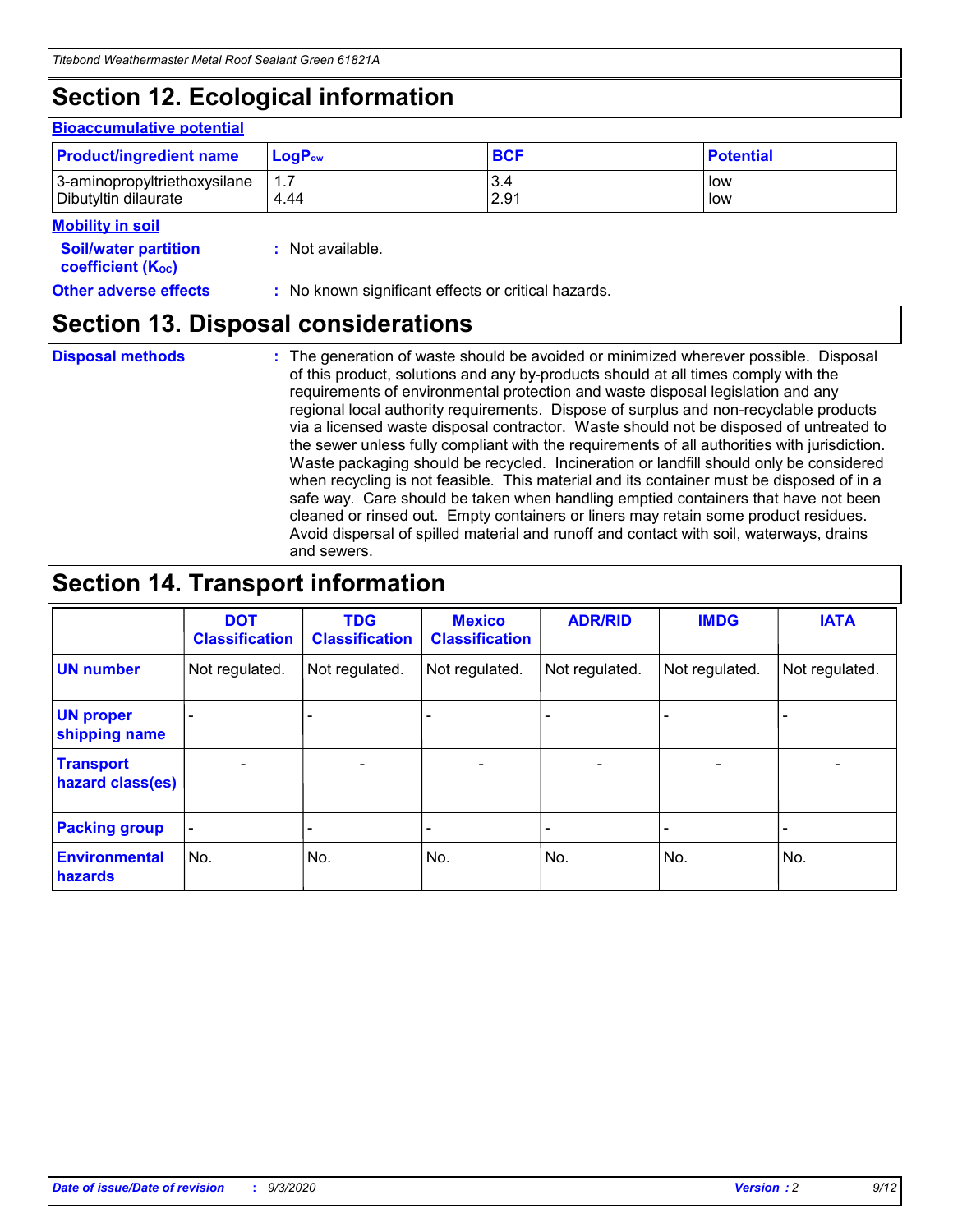### **Section 15. Regulatory information**

#### **U.S. Federal regulations**

#### **SARA 302/304**

#### **Composition/information on ingredients**

No products were found.

| SARA 304 RQ | Not applicable. |
|-------------|-----------------|
|-------------|-----------------|

#### **SARA 311/312**

**Classification :** EYE IRRITATION - Category 2B SKIN SENSITIZATION - Category 1 TOXIC TO REPRODUCTION - Category 1B HNOC - Product generates methanol during cure.

#### **Composition/information on ingredients**

| <b>Name</b>                  | $\frac{9}{6}$ | <b>Classification</b>                                                                                                                                                                                                                                                                                      |
|------------------------------|---------------|------------------------------------------------------------------------------------------------------------------------------------------------------------------------------------------------------------------------------------------------------------------------------------------------------------|
| 3-aminopropyltriethoxysilane | $\leq$ 3      | <b>FLAMMABLE LIQUIDS - Category 4</b><br><b>ACUTE TOXICITY (oral) - Category 4</b><br><b>SKIN IRRITATION - Category 2</b><br>EYE IRRITATION - Category 2A                                                                                                                                                  |
| Dibutyltin dilaurate         | ≤0.3          | <b>ACUTE TOXICITY (oral) - Category 3</b><br>SKIN CORROSION - Category 1C<br>SERIOUS EYE DAMAGE - Category 1<br>SKIN SENSITIZATION - Category 1<br><b>GERM CELL MUTAGENICITY - Category 2</b><br>TOXIC TO REPRODUCTION - Category 1B<br>SPECIFIC TARGET ORGAN TOXICITY (REPEATED<br>EXPOSURE) - Category 1 |

#### **State regulations**

**Massachusetts :**

: None of the components are listed.

**New York :** None of the components are listed. **New Jersey :** None of the components are listed.

**Pennsylvania :** None of the components are listed.

#### **California Prop. 65**

WARNING: This product can expose you to methanol, which is known to the State of California to cause birth defects or other reproductive harm. For more information go to www.P65Warnings.ca.gov.

| Ingredient name | No significant risk<br>level | <b>Maximum</b><br>acceptable dosage<br>level |
|-----------------|------------------------------|----------------------------------------------|
| methanol        |                              | Yes.                                         |

#### **International regulations**

**Chemical Weapon Convention List Schedules I, II & III Chemicals** Not listed.

#### **Montreal Protocol**

Not listed.

**Stockholm Convention on Persistent Organic Pollutants**

Not listed.

#### **UNECE Aarhus Protocol on POPs and Heavy Metals** Not listed.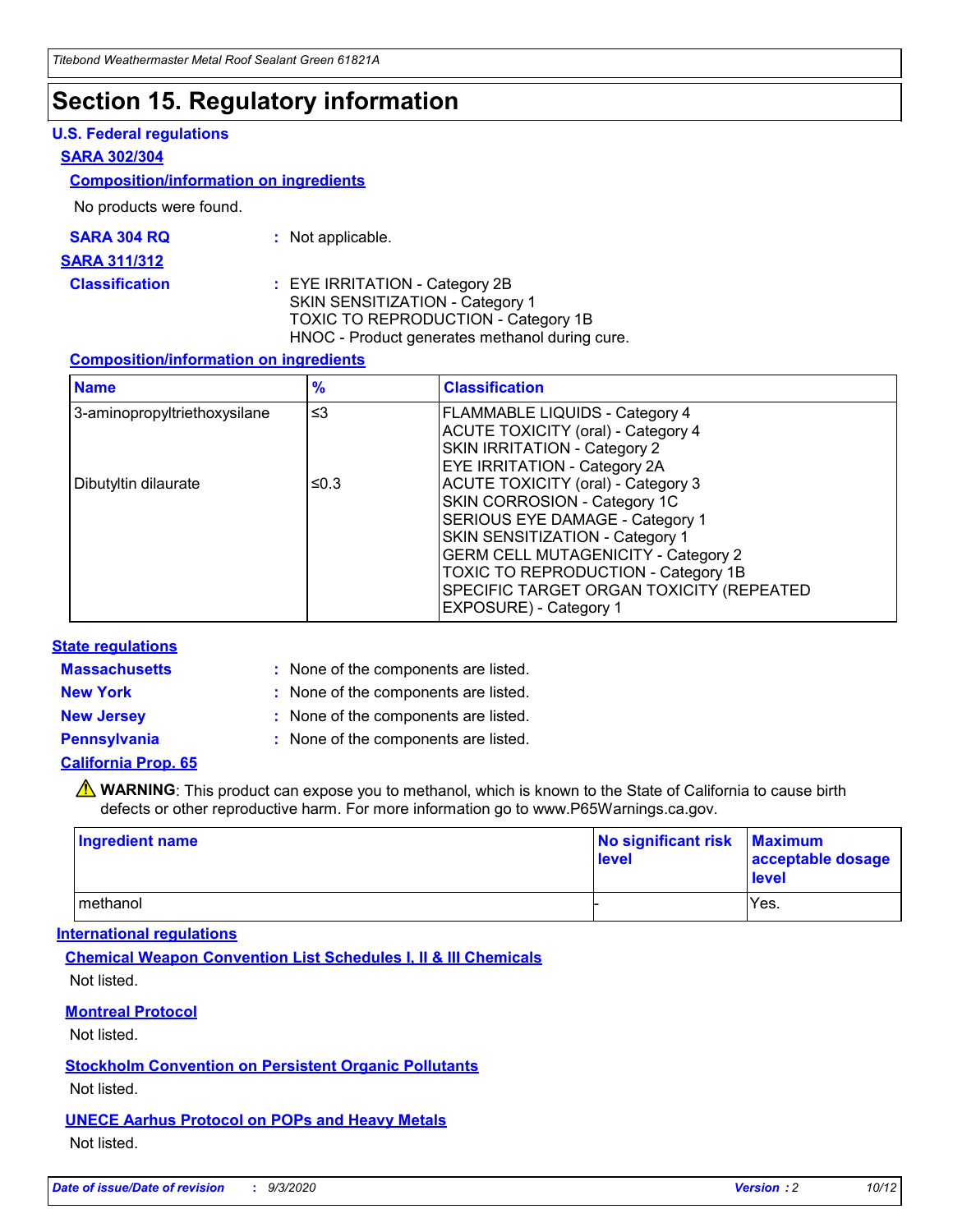## **Section 15. Regulatory information**

#### **Inventory list**

- 
- **China :** Not determined.

**United States TSCA 8(b) inventory**

**:** All components are active or exempted.

## **Section 16. Other information**





**Caution: HMIS® ratings are based on a 0-4 rating scale, with 0 representing minimal hazards or risks, and 4 representing significant hazards or risks. Although HMIS® ratings and the associated label are not required on SDSs or products leaving a facility under 29 CFR 1910.1200, the preparer may choose to provide them. HMIS® ratings are to be used with a fully implemented HMIS® program. HMIS® is a registered trademark and service mark of the American Coatings Association, Inc.**

**The customer is responsible for determining the PPE code for this material. For more information on HMIS® Personal Protective Equipment (PPE) codes, consult the HMIS® Implementation Manual.**

**National Fire Protection Association (U.S.A.)**



**Reprinted with permission from NFPA 704-2001, Identification of the Hazards of Materials for Emergency Response Copyright ©1997, National Fire Protection Association, Quincy, MA 02269. This reprinted material is not the complete and official position of the National Fire Protection Association, on the referenced subject which is represented only by the standard in its entirety.**

**Copyright ©2001, National Fire Protection Association, Quincy, MA 02269. This warning system is intended to be interpreted and applied only by properly trained individuals to identify fire, health and reactivity hazards of chemicals. The user is referred to certain limited number of chemicals with recommended classifications in NFPA 49 and NFPA 325, which would be used as a guideline only. Whether the chemicals are classified by NFPA or not, anyone using the 704 systems to classify chemicals does so at their own risk.**

#### **Procedure used to derive the classification**

| <b>Classification</b>                                                                                         | <b>Justification</b>                                  |
|---------------------------------------------------------------------------------------------------------------|-------------------------------------------------------|
| <b>EYE IRRITATION - Category 2B</b><br>SKIN SENSITIZATION - Category 1<br>TOXIC TO REPRODUCTION - Category 1B | Expert judgment<br>Expert judgment<br>Expert judgment |
| <b>History</b>                                                                                                |                                                       |

| .                                 |             |
|-----------------------------------|-------------|
| Date of printing                  | : 4/22/2022 |
| Date of issue/Date of<br>revision | : 9/3/2020  |
| Date of previous issue            | : 9/3/2020  |
| <b>Version</b>                    | $\cdot$ 2   |
|                                   |             |